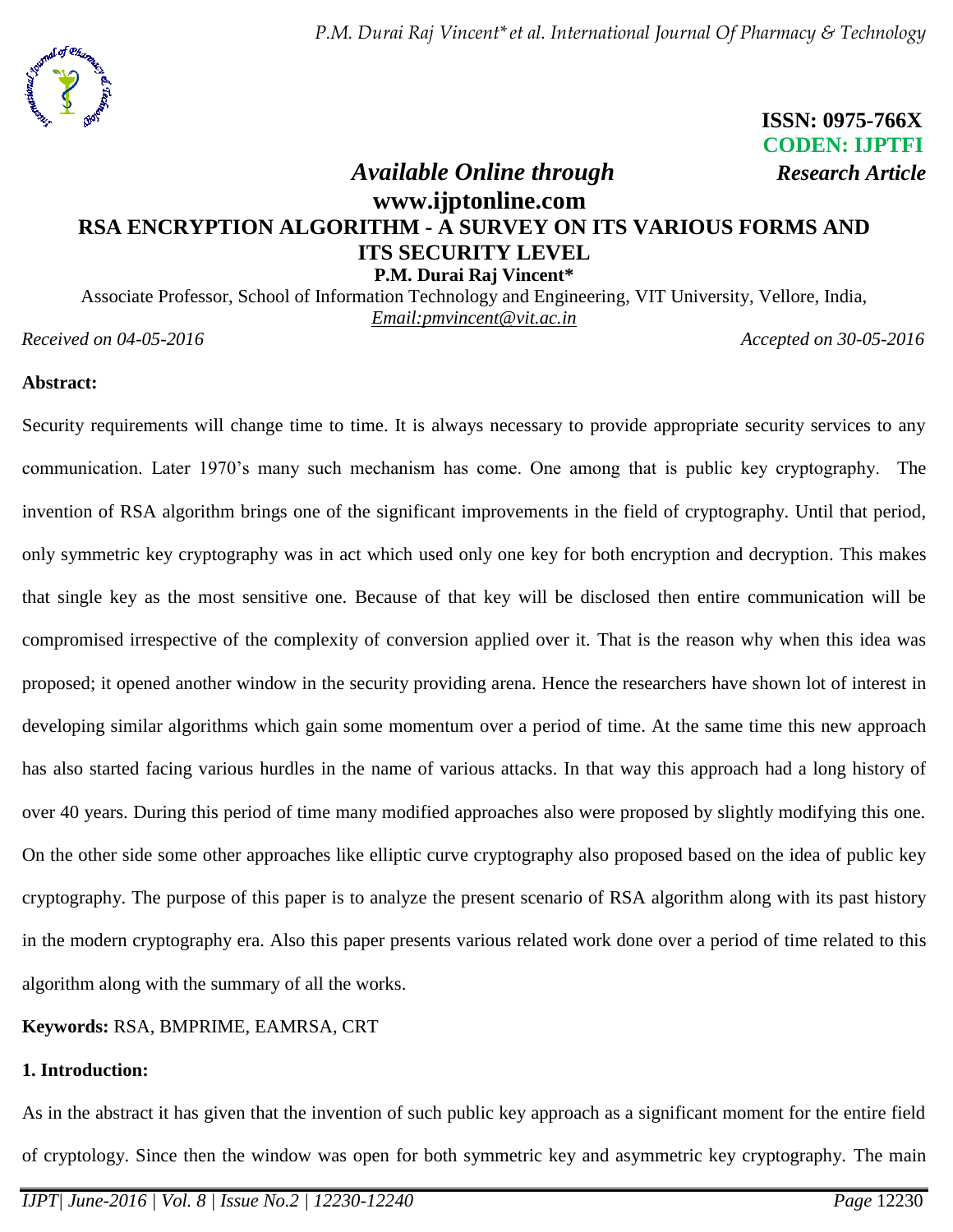reason for the idea to introduce two different keys to address the issue of growing sensitiveness over the component called key. Single key usage for both encryption and decryption has a very long history since Caesar's one. Modern block cipher played vital role in the late 1960's as it got wider acceptance by selecting IBM's lucifier cipher as a standard later. Simplified approach and faster execution with acceptable security levels made such ciphers more popular. But on the other side such cipher's security depends on the success of sharing the key also. A very effective key sharing approach was the requirement which determines the success of such algorithms. Because if the secret key is compromised then the whole security applied will be no use and one could be decrypting it.

This scenario turned few researchers includes Rivest, Shamir and Adleman to think beyond the current scenario which made to go beyond single key scenario. A two key structure is a phenomenal one that made possible because of mathematical brilliance. Bringing number theory concepts into cryptography achieved such a milestone in this field. A key used for encryption cannot used for decryption ensures even if one key is compromised, with that one cannot decrypt. By this way, this new idea has eliminated the sensitiveness over the component key. This is the reason why this approach has got immediate acceptance and wider exposure. Figure 1 shows the working procedure of the whole process.

As usual after every crypto algorithm, the cryptanalysts will start working on the vulnerabilities side. Their aim is to break the cipher to get back to the original plain text. Here even though the keys were inter related, it was very difficult to find the other key as the process involved in such a way at an initial point of time. Later these cryptanalysts found the way to break this process by the so called factoring attacks. Factoring attack will try to factorize the components 'p' and 'q' from the public key 'n'. Apparently from  $\varphi(n)$  one can find the private key. That is the reason why this attack became possible up to some extent.



**Fig 1: Asymmetric Cryptography**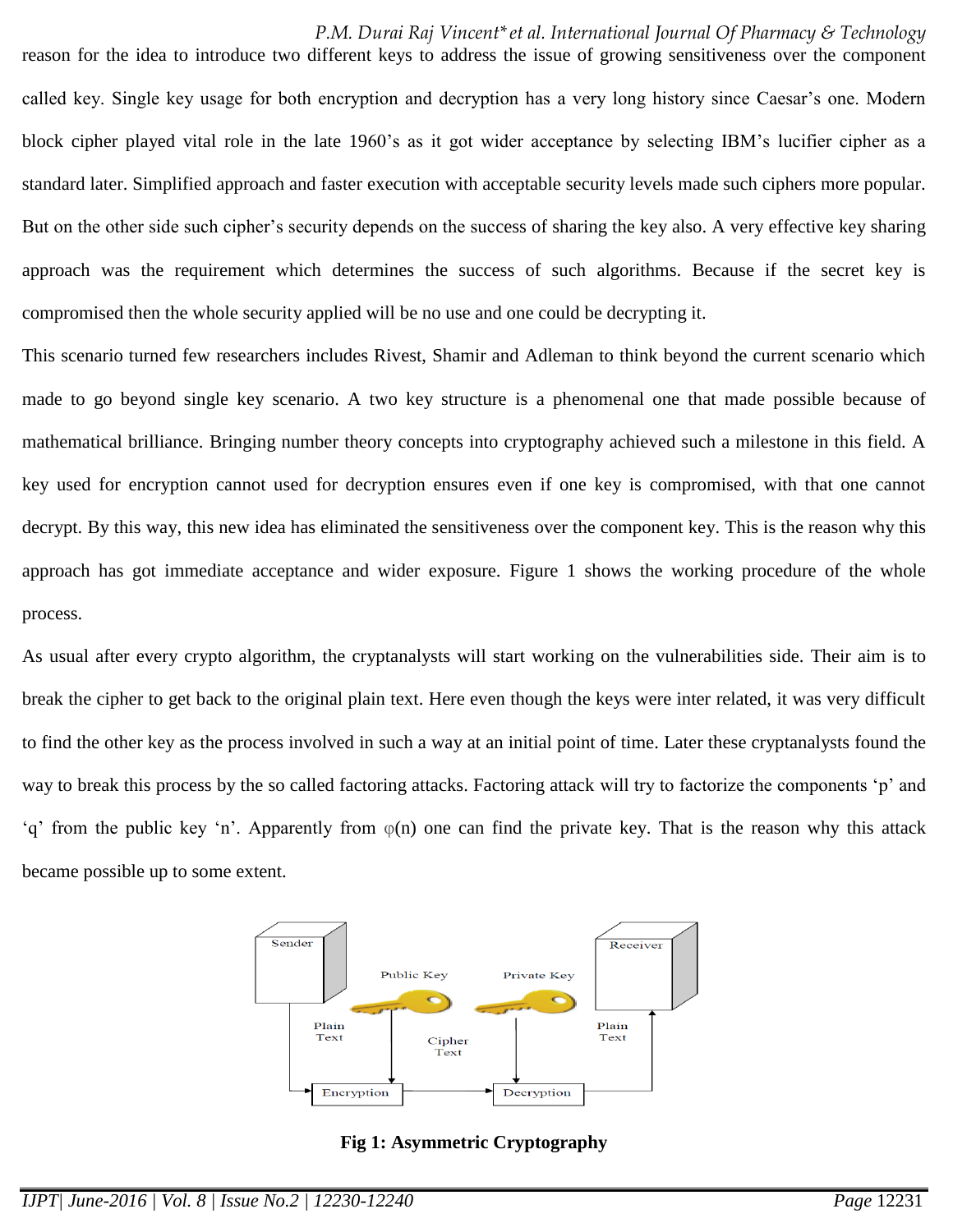*P.M. Durai Raj Vincent\*et al. International Journal Of Pharmacy & Technology* When the variety of factoring attacks was able to factorize the two components, the algorithm was responding to those attacks to some extent. Because of this the acceptable level of key sizes has risen to minimum of 1024 bits to counter the various factoring attacks existing.

Due to this increase in key sizes, the execution time of this algorithm becomes very high when compared to symmetric key algorithms. In order to utilize this idea some other similar cryptographic techniques were proposed like elliptic curve cryptography and elgamal crypto systems which were successful to some extent.

At the same time to make the given RSA cryptosystem a successful one, various modified versions of such system have come in the history to fight various issues it has faced in different period of time. One need to mention very particularly is the modified procedure for decryption using Chinese reminder theorem. This proposal was a successful one in reducing the execution time taken for decryption from the original version.

Similar like this various proposal were made to support the execution time issue or to counter the various attacks which was developed over a period of time. This paper is going to analyze both various versions of RSA algorithm as well it is going to discuss about the attacks which are tried to bring back the private key. This paper is organized as introduction, discussion about the survey followed by a summary and conclusion.

## **2. Literature Review:**

This chapter is going to present some of the past work done in the field of public key cryptography with respect to RSA algorithm. This one includes the modifications done in the original methods along with about the attacks tried over it. Hung-Min Sun et al. have proposed a modified approach based on the same same format of public key cryptography. The authors have used the same format followed in the original version. Process of providing authentication was achieved here through blind signatures. Security issue was addressed in this work by increasing complexity in the process but it reflects in the larger execution time.

Ravi Shankar Dhakar et al. made some modifications in the original steps. These corrections have begun from the very first step in the original process by having four different prime numbers in the place of only two. By this way both the public and private key had more components than the original. This approach straight away addressed the issue of factoring attacks but again failed to provide quicker execution time. Hung-Min Sun et al. have addressed the issue of execution time. These authors have tried a new approach like Chinese reminder theorem based decryption to have lesser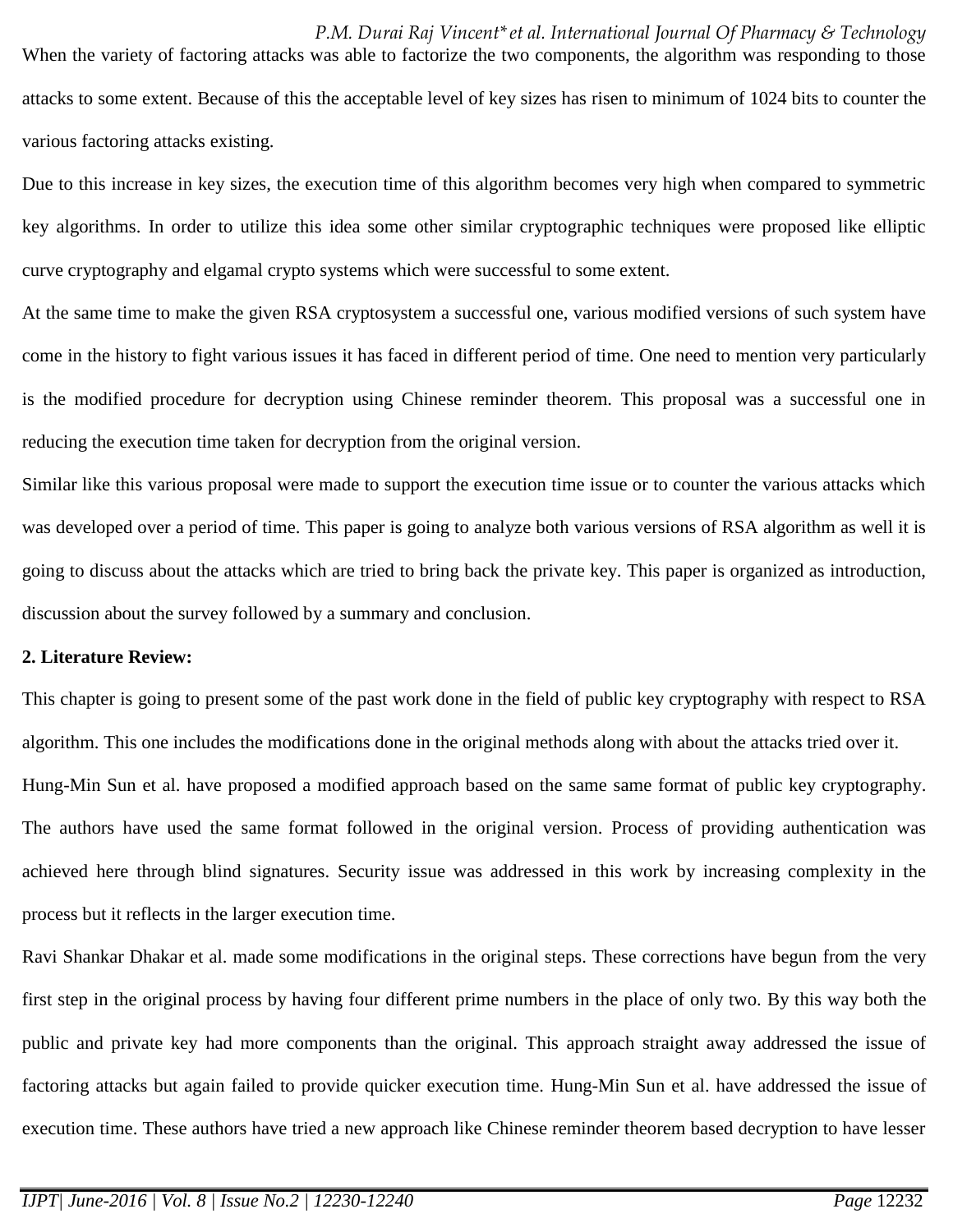execution time. Even though these two types proposed are to address an important issue these two failed to do so the target.

Zulkarnain Md Ali et al. have taken both RSA algorithm and Elgamal crypto systems together to propose a new procedure as an alternative to RSA algorithm. This approach has increased the complexity over the process of providing security especially to counter factoring attacks. Instead of integer factorization discrete logarithm problem was chosen to counter the above said attacks. So this approach stands out as an alternate to the original algorithm to have a wider acceptance.

Aayush Chhabra et al. proposed another modified version of RSA algorithm which has gained some attention among the researchers. The procedure was modified in the key generation part. Thus this approach too tried to address the factoring attacks. Since some modifications brought the security enhancement from the original, this work also stands as the modified RSA algorithm but the novelty on addressing other issues was not considered in this approach.

Yunfei Li et al. proposed Encrypt Assistant Multi Prime RSA (EAMRSA) approach again based on the original algorithm. Unlike the previous approaches which were aimed to increase the security part, this one aimed at execution time. Since the execution time of original algorithm was a bottleneck in real time applications, reduction of execution time was very much required to use the algorithm for all the purposes. This reduction was applied to decryption procedure. The reduction was possible because of modules reduction and reduction of private exponents in modular exponentiation. Even this will be further reduced by parallel execution. Even multi core environment was considered and tested in this work and those results were also published in this work.

[Krishnamurthy](http://www.scopus.com/authid/detail.url?origin=resultslist&authorId=7005516147&zone=) A. et al. proposed Multi-prime RSA, again this work too aimed at modifying the original algorithm to have wide spread usage. As the name suggested as multi prime RSA, the changes have brought to the key generation phase by bringing various prime numbers instead of only two prime numbers. This approach straight away addressed all kind of factoring attacks. Similar like traditional algorithm, multi-prime RSA required also used the squaring reduction and multiplication reduction of integers. Thangavel et.al proposed ESRKGS which stands for enhanced and secured key generation algorithm. The key generation part is enhanced in this proposed approach from the original algorithm. 'n','m','g' and 'e' are used as public keys and d, lamda and gamma are the private keys in this approach. Finally this approach also tried to prove that it will withstand to brute force attack better than other similar approaches.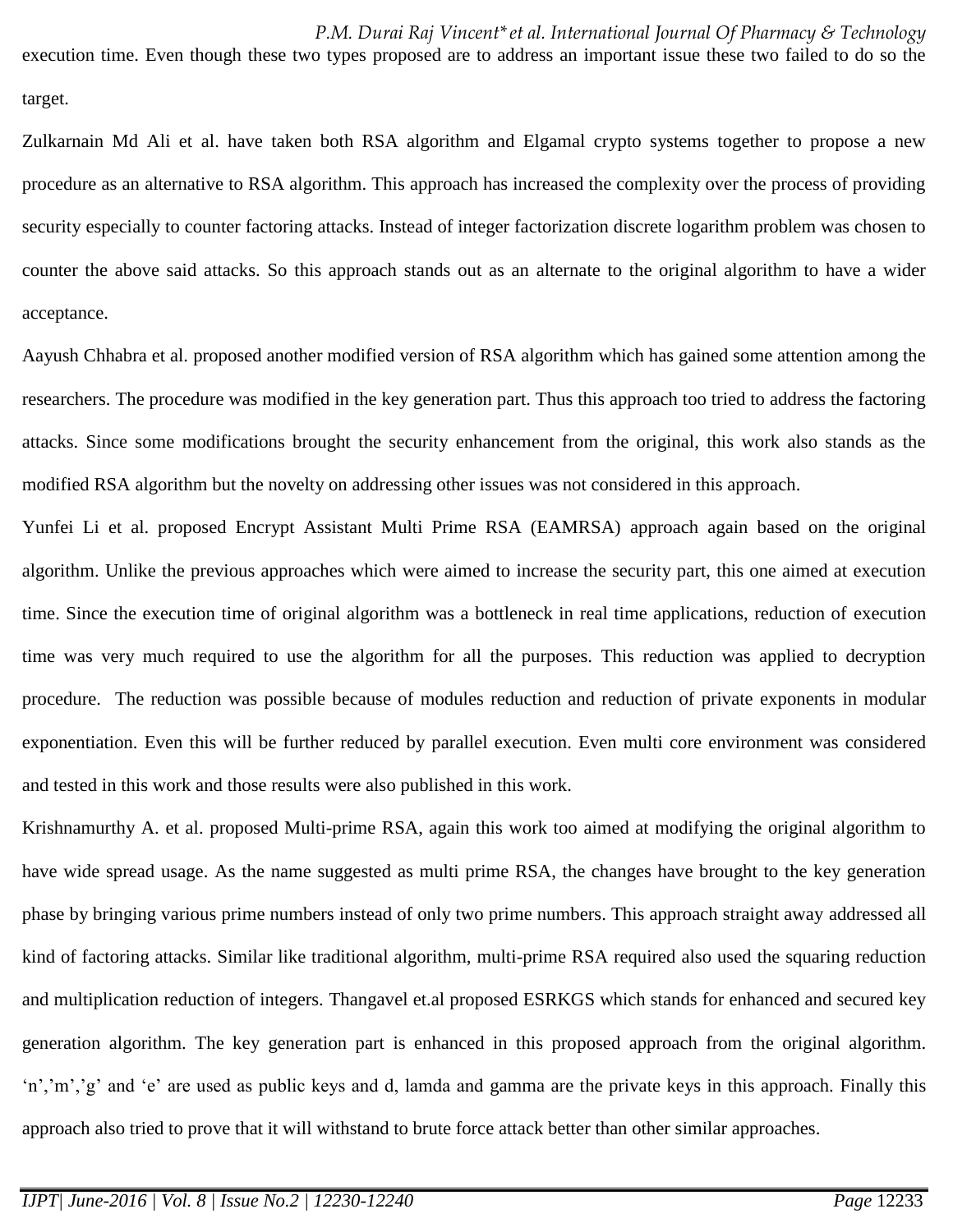Sattar Aboud et al. proposed the generalization of public key cryptography algorithm. In order to provide dynamic in nature and scalable to the demand, this proposed approach need to be generalized. In this proposed idea the authors had introduced a variable called 'g'. This new variable also will be involved in the existing procedure. The key used for decryption in the given range of phi(n) will be increased to  $g(n)$ . The given new range is comparatively higher than the existing. h x h matrix was used for the calculation of the value  $g(n)$  in this approach. The only drawback in this approach is the longer execution time than the original one which is not an acceptable one.

Deepak Garg et al. proposed different type of RSA, This proposal came mainly because of the issue lies with the original RSA algorithm's execution time. This approach addressed such issue. This one combined both multi prime and rebalanced RSA approaches together. Chinese Reminder Theorem was also considered for this approach to have better results. In order to provide the better results this approach has adopted rebalanced approach's key generation procedure as well as the decryption part from multi RSA approach.

By combining these ideas together a better result was obtained. Sonal Sharma et al. proposed an idea for providing more security during the key generation process.  $M > SUM$   $_{i=1...n}(a_i)$ , In this 'M' a new component was introduced along with earlier keys 'e' and 'd'. Another component 'W' was also introduced which is a multiplier and gcd of both the values was calculated. At last the values of 'B', 'n' and 'e' were considered as public key for the algorithm and the other components like 'A', 'M', 'W', 'n' and 'd' were all private keys. Along with the original steps here an additional step summation was introduced after which the other usual steps will be performed which is a difference in this approach. On the whole by introducing various other variables, this approach has considerably proved that a secured one than the other whereas the issue of longer execution time from the original approach was further extended here.

[Subhamoy](http://link.springer.com/search?facet-author=%22Subhamoy+Maitra%22) Maitra et al. proposed an approach to address the speed of execution. This proposed approach has adopted Chinese Reminder Theorem (CRT) in the decryption part. This approach has changed the larger modular arithmetic operations. RSA with CRT approach was different from the original RSA in key generation and decryption process. The value of private key 'd', the secret component cannot be left as a shorter one. If the private key value  $d < N^{0.292}$ , then it was vulnerable to factoring attack and the whole system could be totally broken. By doing these changes this algorithm's execution time will become three times faster than the original RSA algorithm. [Hwang, R.J.](http://www.scopus.com/authid/detail.url?origin=resultslist&authorId=7103382308&zone=) et al. proposed an idea implement the algorithm in an efficient way to address the larger computational cost. So far due to larger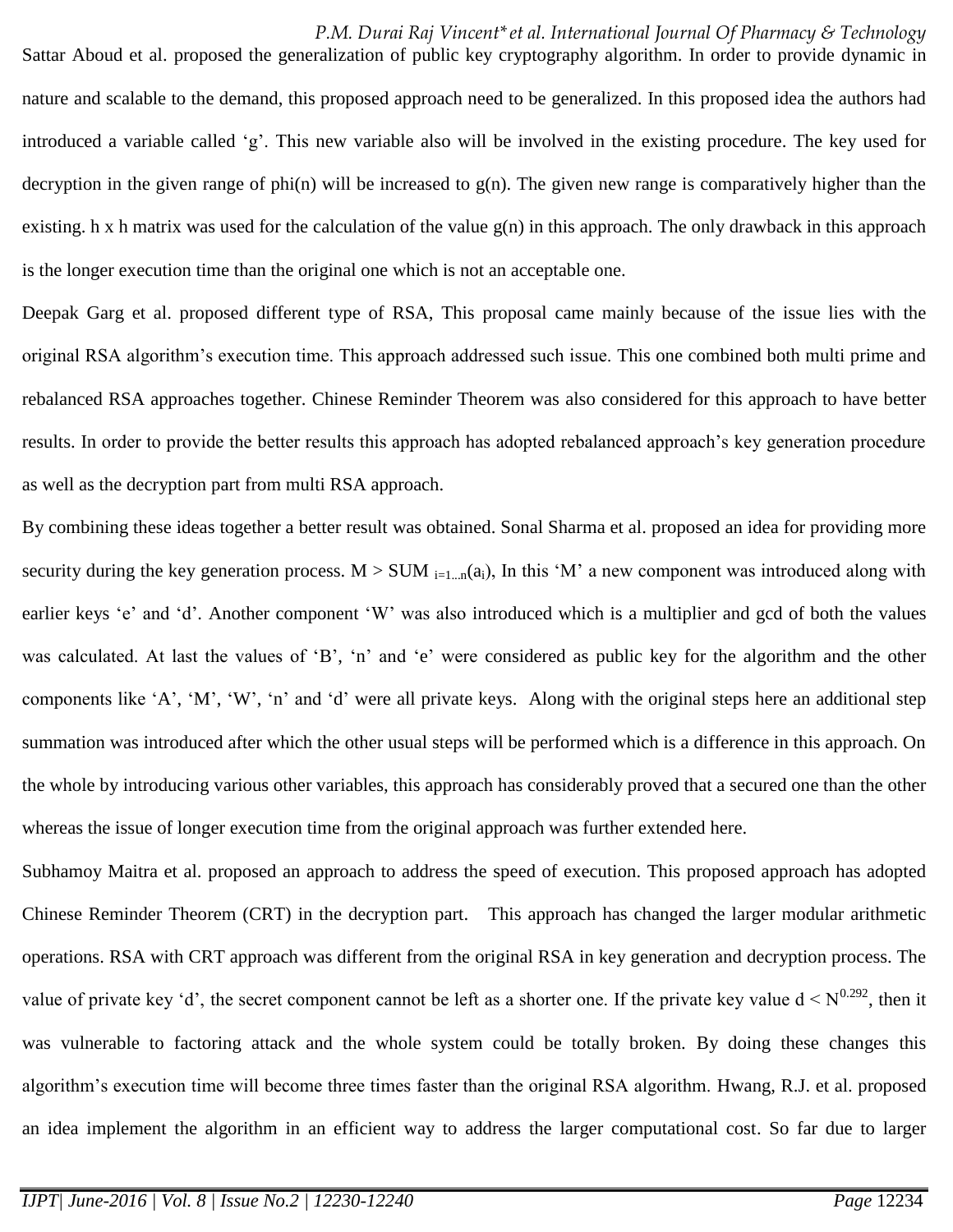computational cost only smaller key sizes were considered during execution. Even though considering smaller public keys will result in higher values of decryption keys. Such scenario will make the decryption process to takes place in longer time duration. This work proposed an efficient decryption method not only based on Chinese Remainder Theorem (CRT) but also on the strong prime of RSA criterion. Final result shows that only 10% of the original time was taken in the newly proposed approach which brought the significant changes in the proposed idea.

Imad Khaled Saluh et al. demonstrated various attacks performed in RSA algorithm over a two decade of time period. These attacks are largely called as mathematical attacks. The various attacks includes integer factoring attacks, Hastad broadcasting attack, Franklin-Reiter related attack, Wiener's attack, Partial key exposure attack, Low public exponent attacks, chosen cipher attack, blinding attack, common modulus attack, Lenstra's attack, Davida's attack. These attacks were discussed in this paper with various limitations.

Sushma Pradhan et al. proposed BM-Prime method which was used to develop an efficient algorithm; the word BM came from Batch RSA and M-Prime RSA. In order to speed up the decryption process, this proposed approach tried to combine both of these approaches. This work also tried to show that the proposed one was less vulnerable to various attacks on RSA.

The results showed that the time taken for decryption process was lesser than the approach which used Chinese Reminder Theorem which one was traditional one. This proposed approach brought the significant advantage from the former approach.

### **3. Summary:**

By summarizing the various works done relevant to RSA algorithm are given in the literature survey. The invention of public key cryptography was one of the very important innovation in the field of cryptography which faced two different issues in the later period. That is what all these related work says about. The two main issues addressed are the execution time and the factoring attacks. The success of RSA algorithm was mainly because of modular exponentiation and a very simple methodology to perform the steps. Later the same was attacked in the name of factoring attacks. Due to this the size of the keys were increased which created the longer execution time. These two are the main reasons for all the above proposals and ideas. Each idea was unique in terms of addressing the issues. But the two issues are equally important but opposite to each other. Because of this, each idea addressed one issue and complicated the other. Many of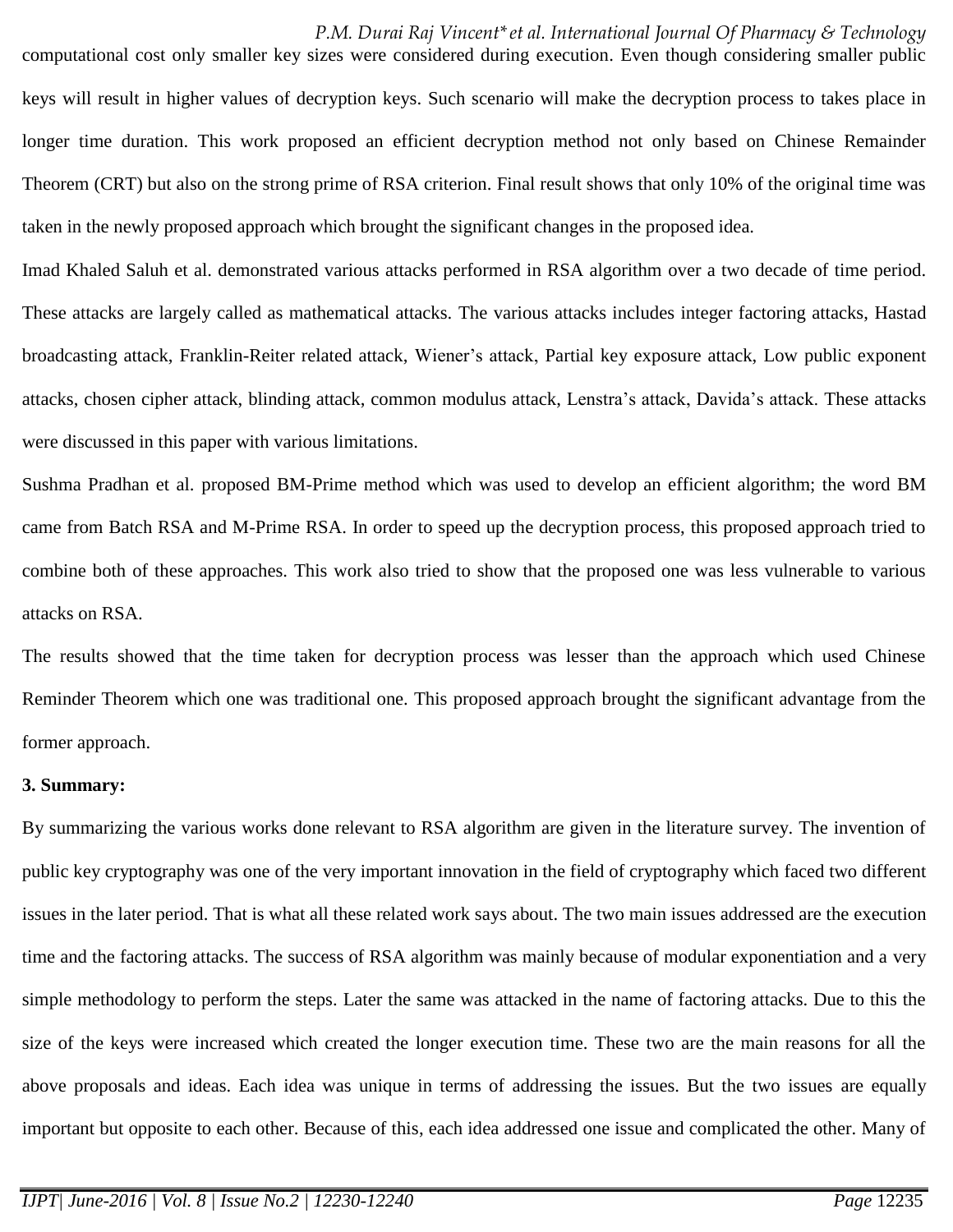such proposals were with the key generation part. In all these, by increasing the number of prime numbers used the factoring attacks were addressed but at the same time this caused the longer execution time by many times from the original.



**Fig 1: Execution time comparison between various algorithms**

Figure 1 and 2 shows the encryption and decryption time for the various algorithms taken for the comparison. These two comparisons shows that the modified approach proposed [1] was taking lesser time when compared to other algorithms.





Every attack has certain limitations, so reducing the key sizes will completely compromise the whole security providing scenario. That is the reason why several approaches have exclusively worked on reduction of execution time. The idea was started from introducing Chinese Remainder Theorem (CRT) based decryption which addressed the issue to a larger extent. Because in any scenario decryption time is the most time consuming when compared to encryption. Even it will take four to five time of encryption. That is the reason why that modified approach of decryption was accepted widely.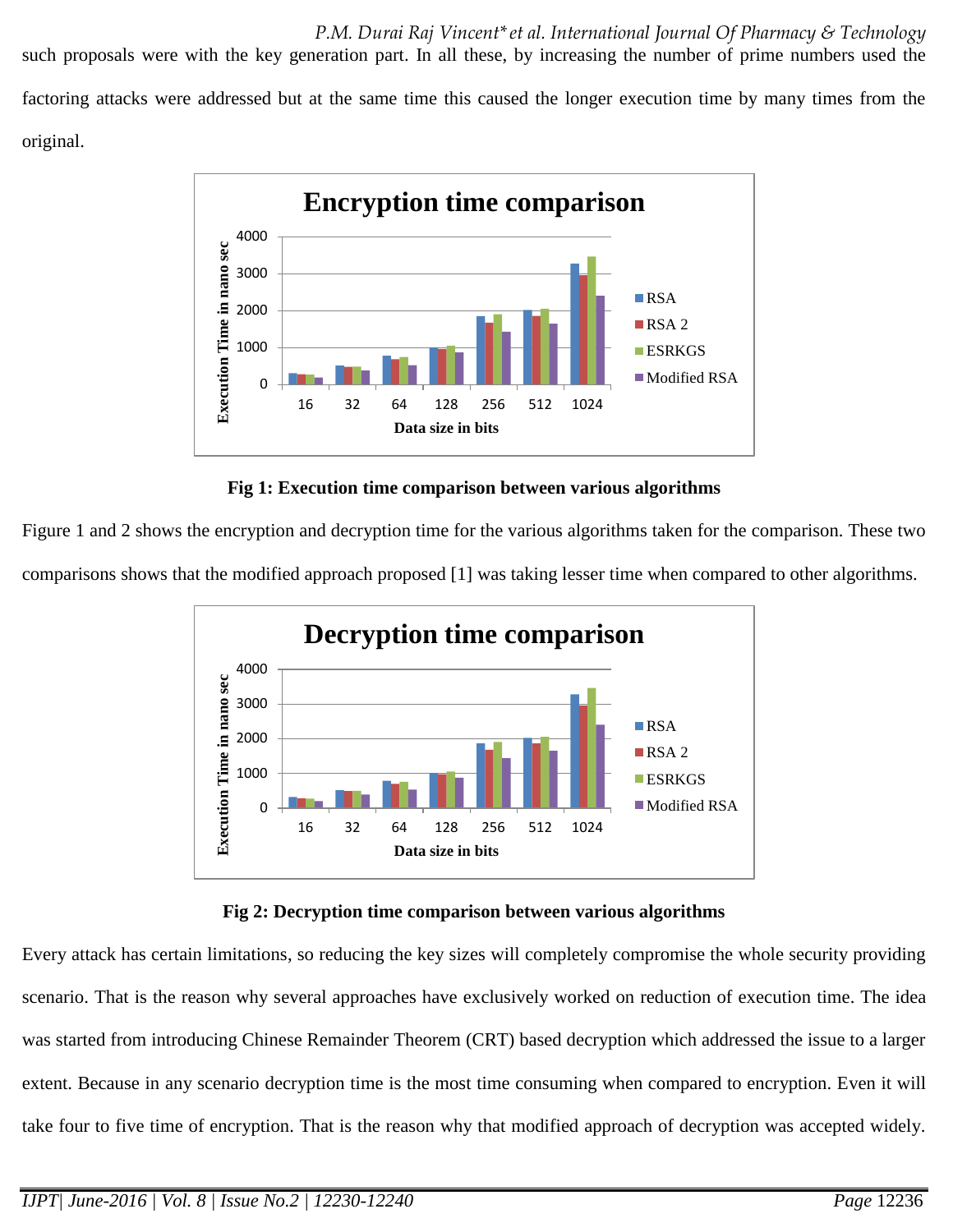Following to that many similar approaches has come and tried to address the same issue. Among that most of the approaches have taken only the decryption part and also the Chinese reminder theorem approach also have considered. Other few approaches have concentrated on computational complexities and given solution for that to improve. When it comes to attacks, the most familiar attack is factoring attack. As it is an open challenge still only up to 786 bits are possible to attack and beyond that is not possible till date. Even though 1024 bits are safe from these attacks still it is suggested that to use 2048 bits for the assured security through this. Other important attack is wiener's attack which attacked the public key with continued fraction method.

This attack is successful if  $d \lt 1/3n^{1/4}$ . Beyond that this attack will not work. So it is always safer to have higher 'd' value. Fermat factoring method is another approach which will attack the public key based on the representation of an odd integer as the difference of two squares. This attack will also successfully work for smaller values. Brute force is always a possible attack which will try all the possibilities. But in RSA it will not work at all as the key size is huge. Timing attacks and other possible attacks will work to the possible extent. So it is advisable to have 2048 bits as always a safer size to consider for any sensitive information to share.

Also brute force comparison was given[5] with the possibility of attacking the key with all the possibilities but the results shows that it is possible to crack the key up to key sizes lesser than 256 bits in a finite time which is not an issue unlike other algorithms. At present the usage of RSA algorithm in real time is very much minimal due to various issues discussed already. Even though the algorithm was designed for encrypting and decrypting plain text, now a days the algorithm is widely used for key sharing purpose.

The main reason for this is the keys are relatively small in size when compared to the size of the plain text. Also for almost all the real time applications only symmetric encryption algorithms are used for providing security. So it is very much necessary to share the secret key securely. For this purpose the RSA algorithm preferred over other algorithms available mainly because of its strong security providing nature.

On the whole the history of RSA had a very long travel at various levels when compared to any other encryption approaches used. This is mainly because of the wide acceptance initially due to its unique approach and later issues it faced one after another. Even though there were other few asymmetric algorithms came in the later period time had its own uniqueness in approaching the cipher were not able stand as like the RSA algorithm.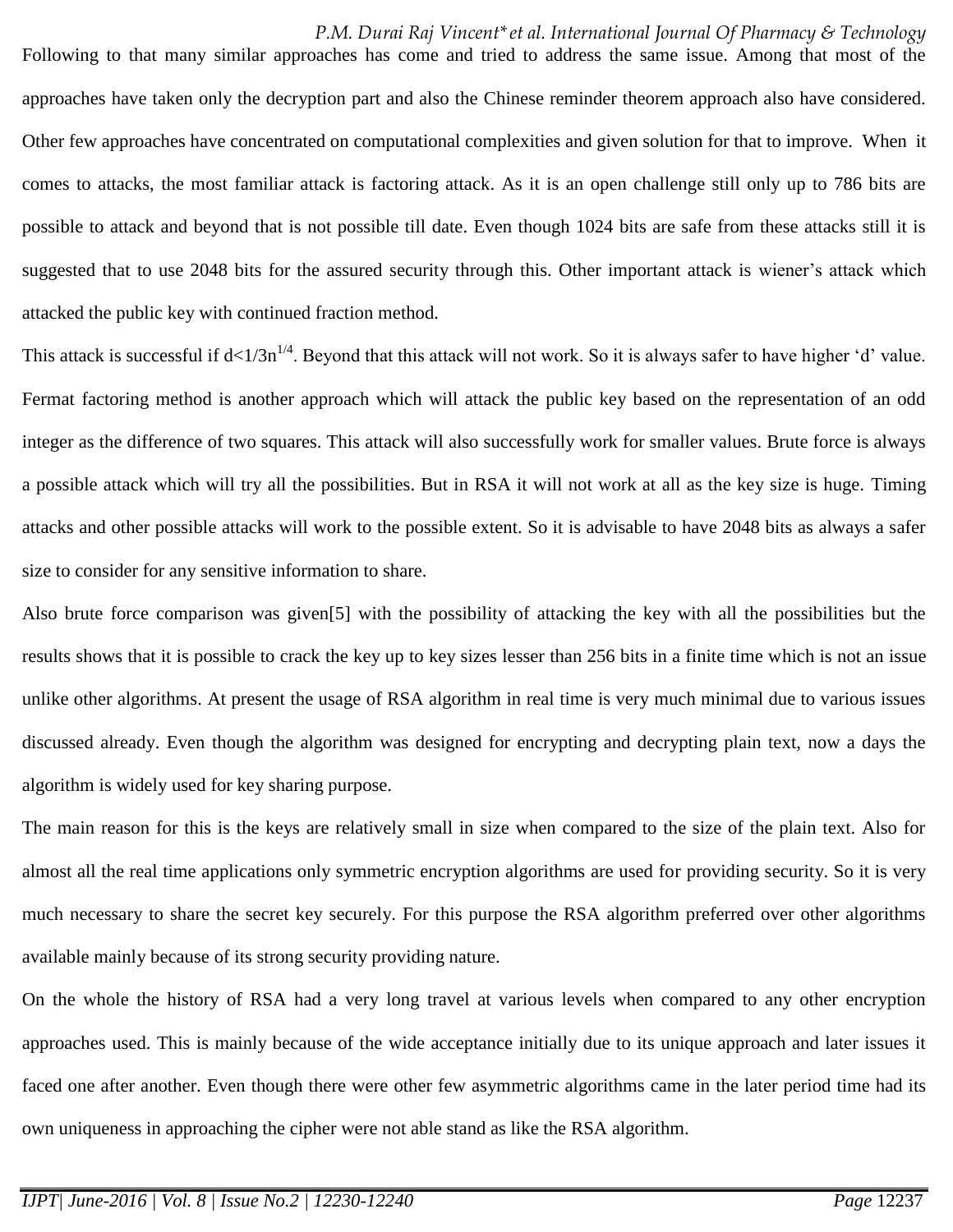### **4. Conclusion:**

In this paper one of the most important invention in the field of cryptography has taken and its historical existence was analyzed. The analysis was first considered the various works were proposed over the period of time. All such relevant and modified approaches were given in the literature survey part. Among that various attacks were also considered with its limitations. Later in the summary part the algorithm was analyzed in terms of its main issues as well its current acceptance level. In that mainly the issue with various possible attacks along with the issue of its longer execution time was discussed. If it closely viewed both are interrelated because the first issue caused the second one. By considering all these limitations, still the algorithm is in usage is the biggest achievement and credit must go to the people Rivest, Shamir and Adleman.

#### **References**

- 1. Vincent P.M.D.R, Sathiyamoorthy E, A Novel and efficient public key encryption system, *Int. J. Information and Communication Technology,* Vol. X, n. Y, Article in Press.
- 2. Deepak Garg, Seema Verma, "Improvement over public key cryptographic algorithm", *IEEE International Advance Computing Conference,* pp 734-739, 2009.
- 3. Verma S, Garg D "Improvement in rebalanced CRT RSA" International Arab Journal of Information Technology" Vol.12, No. 6, pp.524-532, 2015.
- 4. Zhang M, Wu C, Ye.G "A new RSA algorithm of data security by large numbers and binary stream processing methods", Journal of Information and Computational Science, Vol.12, No.14, pp.5411-5418, 2015.
- 5. Thangavel M, Varalakshmi P, Murali M, Nithya K, " An enhanced and secured RSA key generation scheme" Journal of Information security and Applications, Vol.20, pp.3-10, 2015.
- 6. Vincent P.M.D.R, Sathiyamoorthy E, "A Secured and Time Efficient Electronic Business Framework based on Public Key Cryptography", International Review on Computers and Software, Vol.9, No.10 pp.1791-1798, 2014.
- 7. [Hwang, R.J.,](http://www.scopus.com/authid/detail.url?origin=resultslist&authorId=7103382308&zone=) [Su, F.F.,](http://www.scopus.com/authid/detail.url?origin=resultslist&authorId=7102864918&zone=) [Shiau, S.H,](http://www.scopus.com/authid/detail.url?origin=resultslist&authorId=7005766537&zone=) "An Efficient Decryption Method for RSA Cryptosystem, *International Conference on Advanced Information Networking and Applications,* pp. 585-590, 2009.
- 8. Imad Khaled Saluh, Abdullab Darwish, Saleh Oqeili, "Mathematical attacks on RSA cryptosystem", *Journal of computer science* Vol.2 No.8 pp.665-671, 2006.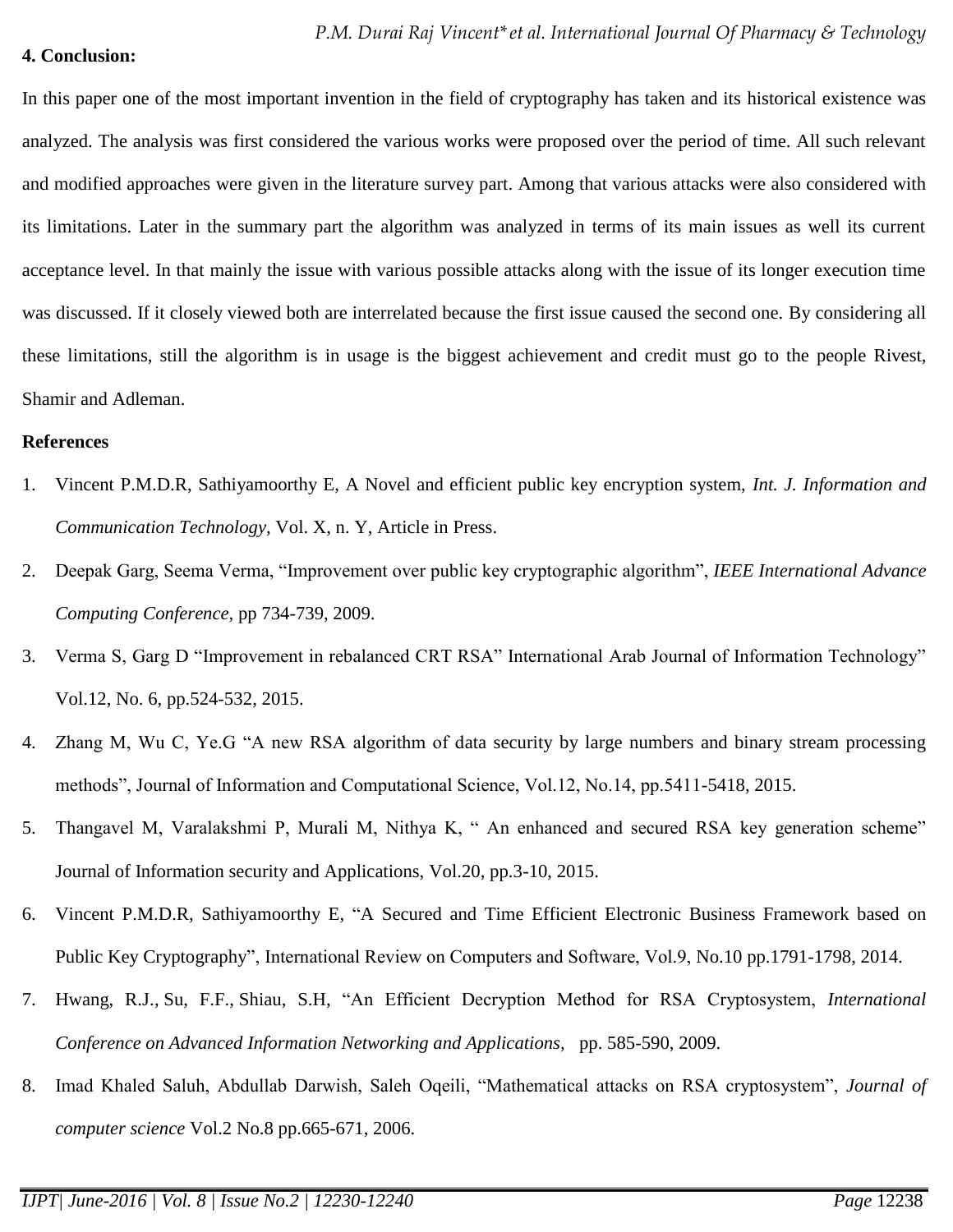- *P.M. Durai Raj Vincent\*et al. International Journal Of Pharmacy & Technology* 9. Zulkarnain Md Ali1 And Jassim Mohammed Ahmed, "New Computation Technique for encryption and decryption based on RSA and elgamal cryptosystems", *Journal of Theoretical and Applied Information Technology,* Vol 47 No 1 pp.73-79, 2013.
- 10. Issad.M, Boudraa B, Anane.M, Anane.N, "Software/hardware co design of modular exponentiation for efficient RSA cryptosystem", *Journal of Circuits, systems and computers*, Vol 23 No 3, pp. 1450032, 2014.
- 11. Kaduskar R.G, "A new architecture for RSA algorithm using vedic mathematics", 4th *International Conference on Emerging Trends in Engineering and Technology*, pp.233-237, 2011.
- 12. [Krishnamurthy, A.,](http://www.scopus.com/authid/detail.url?origin=resultslist&authorId=7005516147&zone=) [Tang, Y.,](http://www.scopus.com/authid/detail.url?origin=resultslist&authorId=7404592596&zone=) [Xu, C.,](http://www.scopus.com/authid/detail.url?origin=resultslist&authorId=7404180900&zone=) "An efficient implementation of multi-prime RSA on DSP processor", *[IEEE](http://www.scopus.com/source/sourceInfo.url?sourceId=110544&origin=resultslist)  [International Conference on Acoustics, Speech and signal processing,](http://www.scopus.com/source/sourceInfo.url?sourceId=110544&origin=resultslist)* pp. 413- 416, 2003.
- 13. Lein Harn, Chin-Chen Chang, and Hsiao-Ling Wu, "An Anonymous Multi-Receiver Encryption based on RSA", Vol 15 No 4 pp 311-316, 2013.
- 14. [Nagar, S.A.,](http://www.scopus.com/authid/detail.url?origin=resultslist&authorId=55638623000&zone=) [Alshamma, S,](http://www.scopus.com/authid/detail.url?origin=resultslist&authorId=55638475600&zone=) "High speed implementation of RSA algorithm with modified keys exchange", [Sciences](http://ieeexplore.ieee.org/xpl/mostRecentIssue.jsp?punumber=6475437)  [of Electronics,Technologies of Information and Telecommunications, pp.639-642, 2012.](http://ieeexplore.ieee.org/xpl/mostRecentIssue.jsp?punumber=6475437)
- 15. P.Kalyani, C.Chellappan, "Enhanced RSA-CRT for energy efficient authentication to wireless sensor Network security", *American Journal of Applied sciences*, Vol 9 No 10 pp 1660-1667, 2012.
- 16. R.Bhaskar, Ganapthi Hedge, P.R.Vaya, "An efficient hardware model for RSA encryption system using vedic mathematics", *Elsevier* pp 124-128, 2012.
- 17. Ravi Shankar Dhakar , Amit Kumar Gupta and Prashant Sharma, "Modified RSA Encryption Algorithm", *Second International Conference on Advanced Computing & Communication* pp.426-429, 2012.
- 18. Sachin Upadhyay, "Attack on RSA Cryptosystem" *International Journal of scientific & Engineering Research* Vol 2 No 9 pp.1-4, 2011.
- 19. Sattar Aboud, Mohammad A AL-Fayoumi, Mustafa Al-Fayoumi, Haridar S Jabbar, "An efficient RSA public key encryption scheme" *IEEE conference on information technology:New generations* pp 127-130, 2008.
- 20. [Subhamoy](http://link.springer.com/search?facet-author=%22Subhamoy+Maitra%22) Maitra, [Santanu](http://link.springer.com/search?facet-author=%22Santanu+Sarkar%22) Sarkar, "Efficient CRT-RSA Decryption for Small Encryption Exponents", *springer*  Lecture Notes in [Computer](http://link.springer.com/bookseries/558) Science Volume 5985, pp 26-40, 2010.